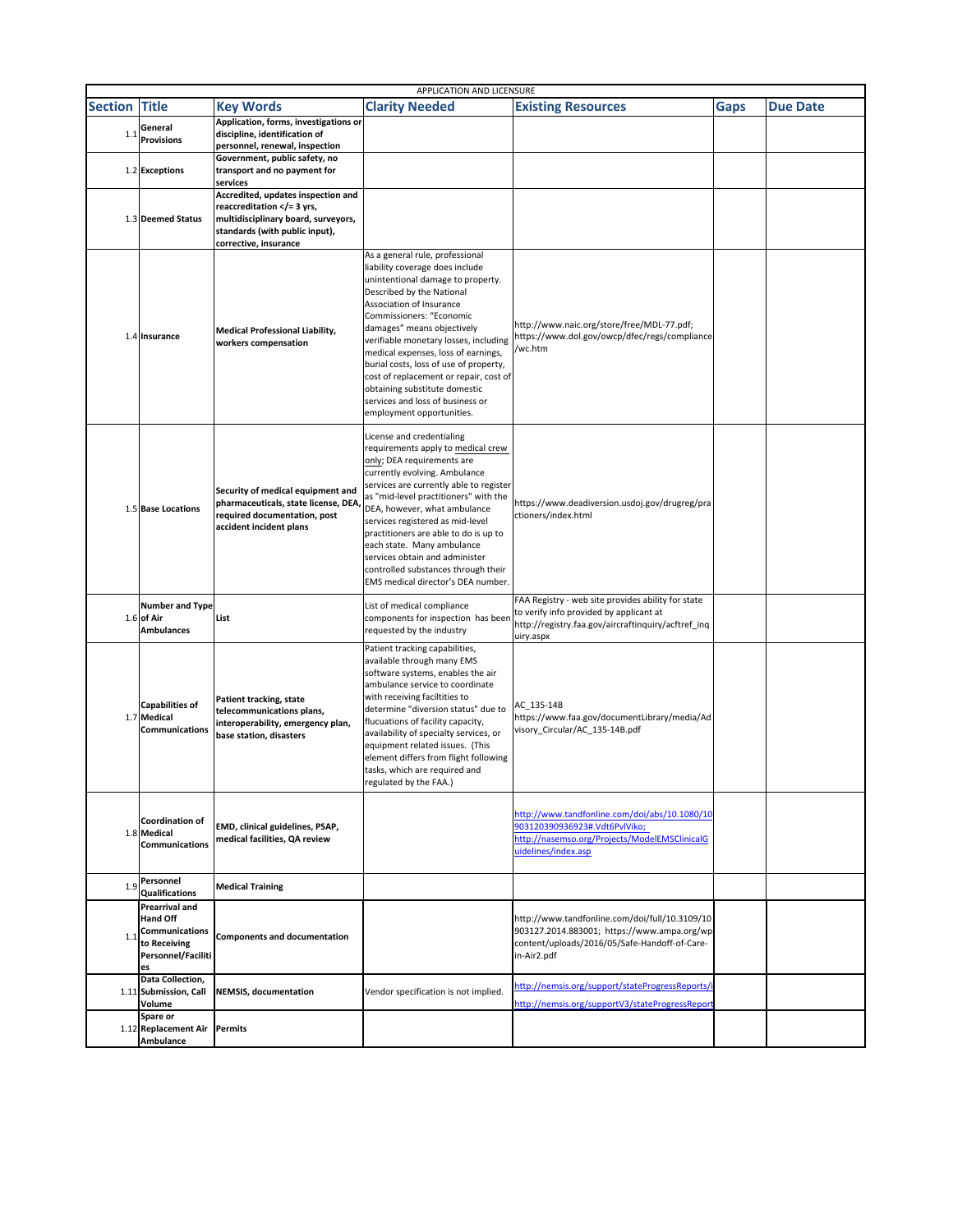| <b>MEDICAL OPERATIONS</b> |                                                                                          |                                                           |                                                                                                                                                                                                                                    |                                                                                                                                                                 |             |                 |
|---------------------------|------------------------------------------------------------------------------------------|-----------------------------------------------------------|------------------------------------------------------------------------------------------------------------------------------------------------------------------------------------------------------------------------------------|-----------------------------------------------------------------------------------------------------------------------------------------------------------------|-------------|-----------------|
| <b>Section</b>            | <b>Title</b>                                                                             | <b>Key Words</b>                                          | <b>Clarity Needed</b>                                                                                                                                                                                                              | <b>Existing Resources</b>                                                                                                                                       | <b>Gaps</b> | <b>Due Date</b> |
| 2.1                       | <b>Procedures</b>                                                                        | Policies and Manuals, policies,<br>procedures             | As identified by the licensed<br>agency and described to the<br>state                                                                                                                                                              | http://www.tandfonline.com/<br>doi/abs/10.1080/1090312039<br>0936923;<br>http://www.tandfonline.com/<br>doi/full/10.3109/10903127.20<br>13.804139#.VdtktvlViko; |             |                 |
|                           | <b>Medical</b><br>2.2 Transport<br>Plans                                                 | Interagency<br>coordination                               |                                                                                                                                                                                                                                    |                                                                                                                                                                 |             |                 |
|                           | Integration<br>2.3 with State<br><b>EMS Plan</b>                                         | <b>Medical oversight,</b><br>patient care<br>coordination |                                                                                                                                                                                                                                    |                                                                                                                                                                 |             |                 |
| 2.4                       | <b>Medically</b><br>Related<br><b>Dispatch</b><br><b>Protocols</b>                       | Integrated response                                       |                                                                                                                                                                                                                                    |                                                                                                                                                                 |             |                 |
|                           | <b>Air Medical</b><br>2.5 Response<br><b>Criteria</b>                                    | <b>Medical necessity</b>                                  |                                                                                                                                                                                                                                    | http://www.tandfonline.com/<br>doi/full/10.3109/10903127.20<br>13.804139#.VdtktvlViko                                                                           |             |                 |
|                           | <b>Procedures</b><br>for Handling<br>$2.6$ Time<br><b>Sensitive</b><br><b>Conditions</b> | Field triage,<br>specialty centers                        | Use term interventional<br>therapy, rather than<br>thrombolytic; evidence<br>reviews indicate benefit at<br>longer intervals; suggest<br><b>EMS Transport Officer be</b><br>tasked for coordinating with<br>facilities in disaster | http://www.tandfonline.com/<br>doi/abs/10.1080/3127040010<br>8x;<br>http://www.tandfonline.com/<br>doi/abs/10.3109/10903127.20<br>13.844872                     |             |                 |
| 2.7                       | <b>Ethical</b><br><b>Practices</b><br>and<br>Conduct                                     | Availability,<br>outreach,<br>safeguards                  |                                                                                                                                                                                                                                    |                                                                                                                                                                 |             |                 |
|                           | Quality<br>2.8 Improveme<br>nt Program                                                   | Patient care,<br>personnel                                |                                                                                                                                                                                                                                    |                                                                                                                                                                 |             |                 |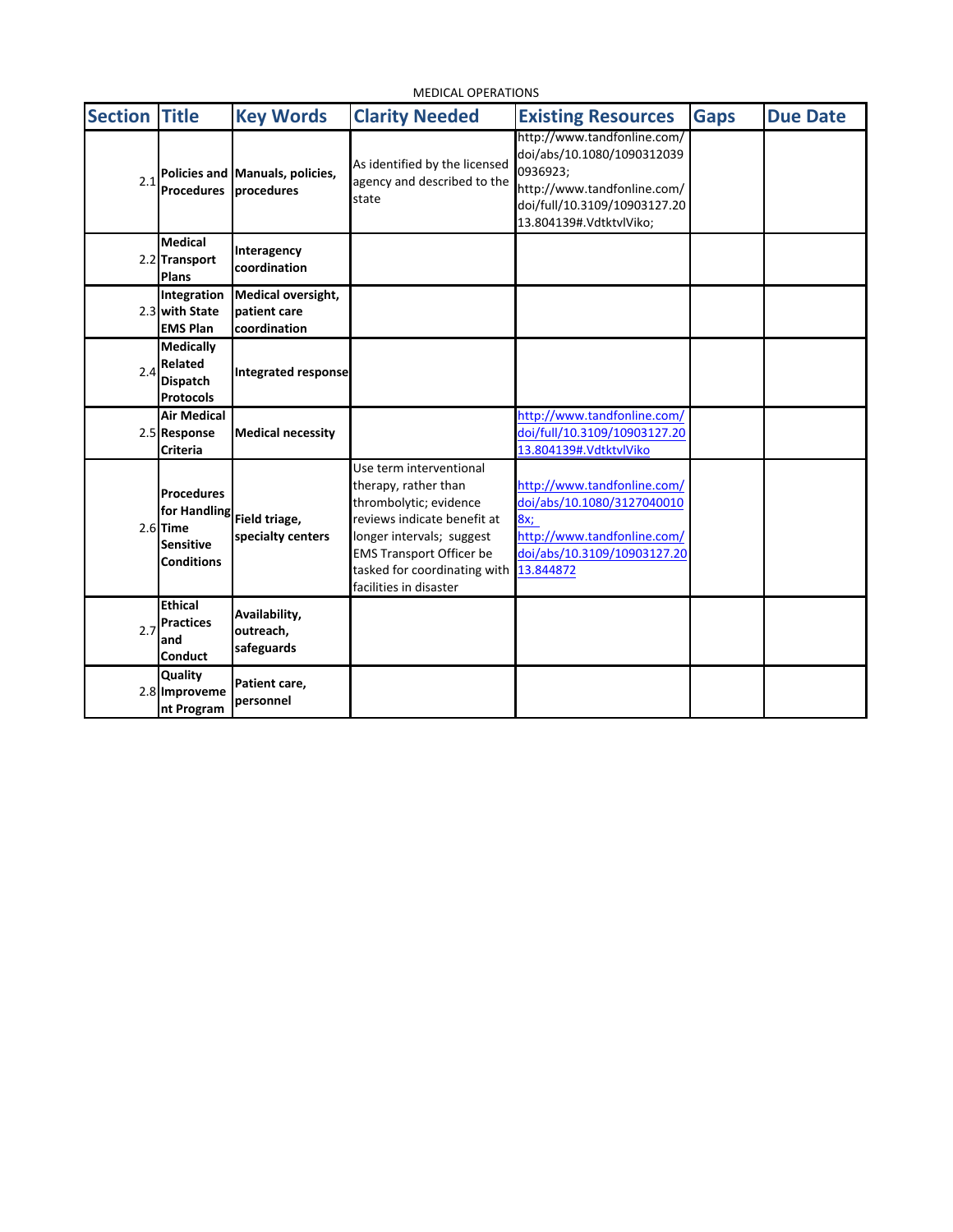MEDICAL CREW REQUIREMENTS

| <b>Section Title</b> |                                                                             | <b>Key Words</b>                                             | <b>Clarity Needed</b>                                          | <b>Existing Resources</b> | <b>Gaps</b> | <b>Due Date</b> |
|----------------------|-----------------------------------------------------------------------------|--------------------------------------------------------------|----------------------------------------------------------------|---------------------------|-------------|-----------------|
|                      | 3.1 Staffing                                                                | Medically qualified,<br>competency,<br>proficiency           |                                                                |                           |             |                 |
|                      | Air<br><b>Ambulance</b><br>3.2 Personnel<br>ns                              | RN, paramedic,<br>other health<br>Qualificatio professionals | Specifically add transport<br>physician or AHP<br>sufficient?? |                           |             |                 |
| 3.3                  | Air<br><b>Ambulance</b><br>Personnel<br><b>Training</b><br>Requiremen<br>ts | Program<br>orientation,<br>credentialing                     | Add infusion pumps                                             |                           |             |                 |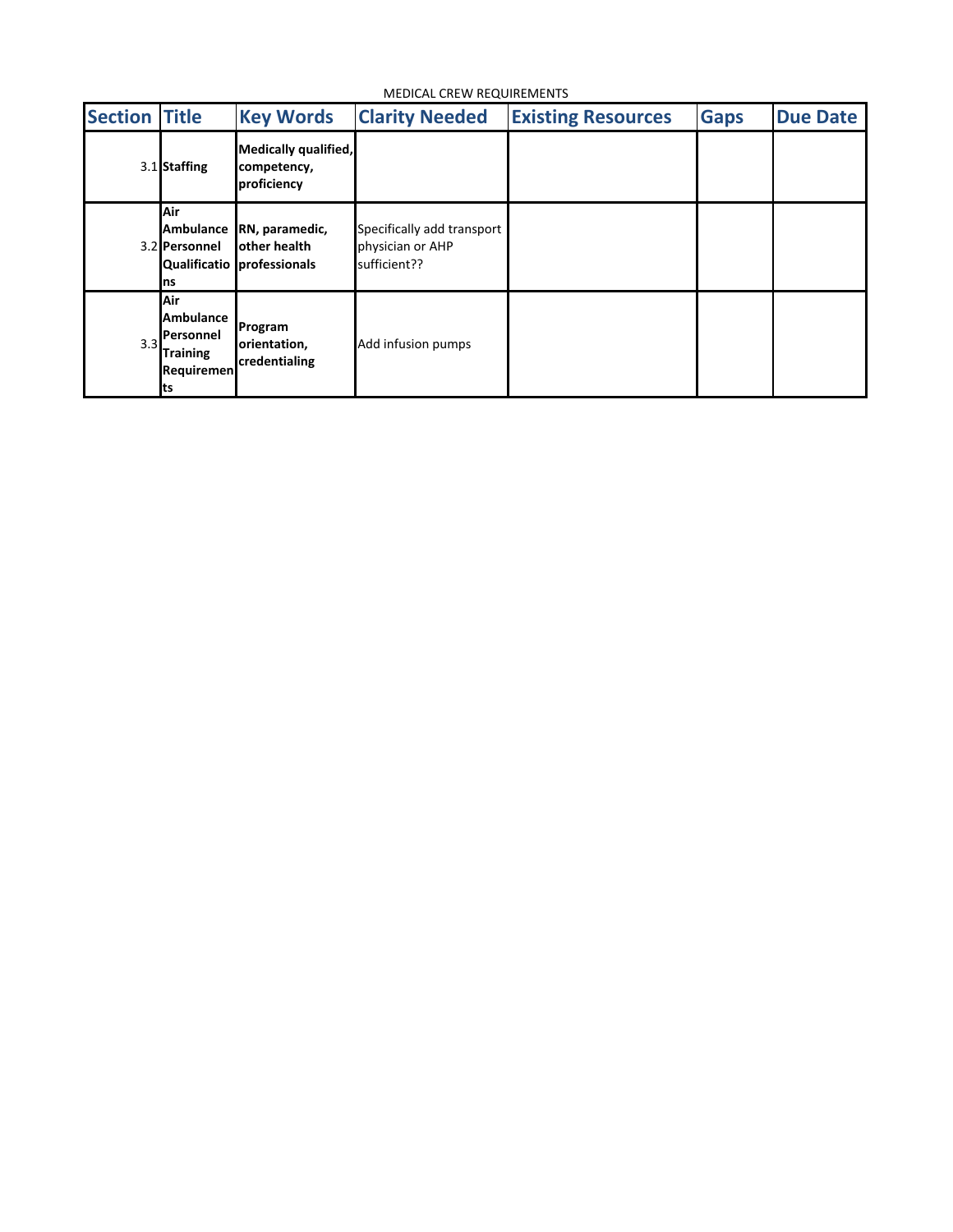| Section | <b>Title</b>                                                         | <b>Key Words</b>                                                                                              | <b>Clarity Needed</b> | <b>Existing Resources</b>                                                                       | <b>Gaps</b> | <b>Due Date</b> |
|---------|----------------------------------------------------------------------|---------------------------------------------------------------------------------------------------------------|-----------------------|-------------------------------------------------------------------------------------------------|-------------|-----------------|
|         | <b>AAS</b><br>Medical<br>4.1 Director<br>Qualificatio<br>ns          | <b>Licensing, Board</b><br>Certification,<br>experience, access to<br>consultants, DEA,<br><b>Credentials</b> |                       | http://www.tandfonline.com/<br>doi/abs/10.1080/10903120290<br>938139#.Vdt8HPlViko               |             |                 |
| 4.2     | AAS<br><b>Medical</b><br><b>Director</b><br><b>Training</b>          | <b>Patient conditions</b>                                                                                     |                       |                                                                                                 |             |                 |
| 4.3     | <b>AAS</b><br>Medical<br><b>Director</b><br><b>Roles and</b><br>ties | <b>Medical oversight of</b><br>patient care and<br>clinical credentialing<br>Responsibili of personnel        |                       | https://www.ampa.org/wp-<br>content/uploads/2016/05/posi<br>tion statements med control.<br>pdf |             |                 |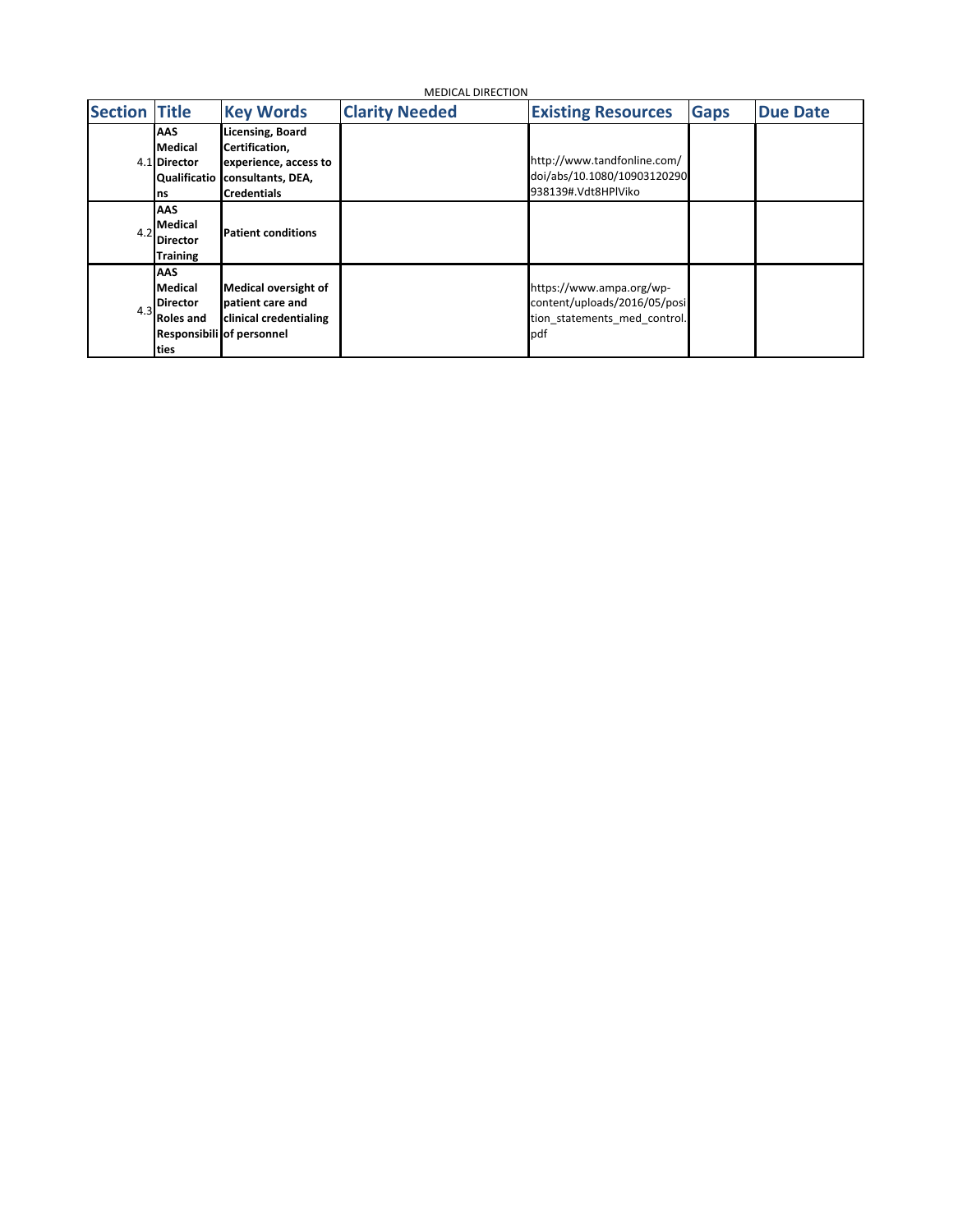PATIENT COMPARTMENT

| <b>Section Title</b> |                                      |                     | <b>Key Words Clarity Needed</b>                  | <b>Existing Resources</b>                                                                                                 | <b>Gaps</b> | <b>IDue Date</b> |
|----------------------|--------------------------------------|---------------------|--------------------------------------------------|---------------------------------------------------------------------------------------------------------------------------|-------------|------------------|
|                      | <b>I</b> General<br><b>Standards</b> | <b>Patient care</b> | Climate control: mitigate<br>instead of prevent? |                                                                                                                           |             |                  |
|                      | <b>Medical</b><br>Equipment          | <b>Patient care</b> | carried by ground<br>ambulances                  | Duplication of equipment https://www.facs.org/~/media/fi<br>les/quality%20programs/trauma<br>/publications/ambulance.ashx |             |                  |